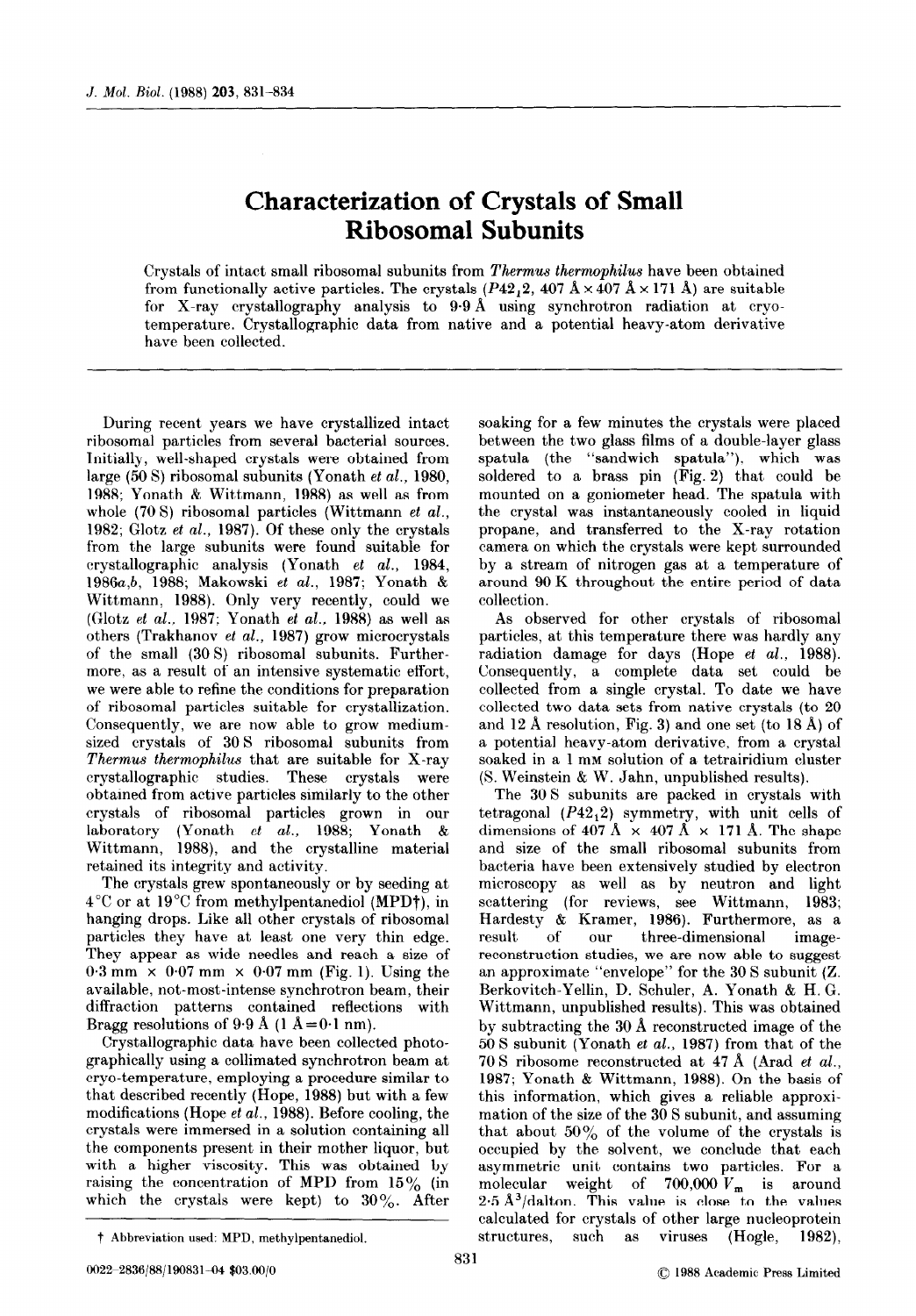

Figure 1. Crystals of 30 S ribosomal subunits from T. thermophilus, grown at 19°C from 15% MPD in the presence of H-I buffer (Yonath et al., 1980) at pH 6.6. The ribosomes were prepared according to Glotz et al. (1987). Bar represents  $0.2$  mm.



Figure 2. The tip of a double-layer (sandwich) spatula used for mounting crystals in cryo-temperature experiments.

nucleosomes (Richmond et al., 1984) or the crystals of the 50 S ribosomal subunits from Halobacterium marismortui (Makowski et al., 1987).

Since the 30 S particle has a characteristic elongated shape, we may be able to place it in the unit cell by using the rotation-translation function. In later stages we expect that. in solving the structure of the 30 S subunit. we shall be able to benefit from the vast knowledge that has accumulated about it. All the components of the  $30 S$  subunit from a similar bacterium. Escherichia  $\textit{coli}$ , have been characterized chemically (Wittmann, 1982, 1983), and their relative locations were oriented in space using biochemical (Brimacombe et al., 1988) and neutron-diffraction methods (Moore, 1988). The major role that the 30 S particle plays in the process of protein biosynthesis has been established (for reviews, see Chambliss et al., 1980; Hardesty & Kramer, 1986). It is known that this particle provides the binding sites for several components that take part in protein biosynthesis, such as the initiation factor, the messenger and the transfer RNA molecules. We hope to be able to crystallize complexes of these particles in distinct functional states, such as the initiation complex, using methods similar to those employed for obtaining crystals of complexes of the 50 S ribosomal subunits with tRNA and short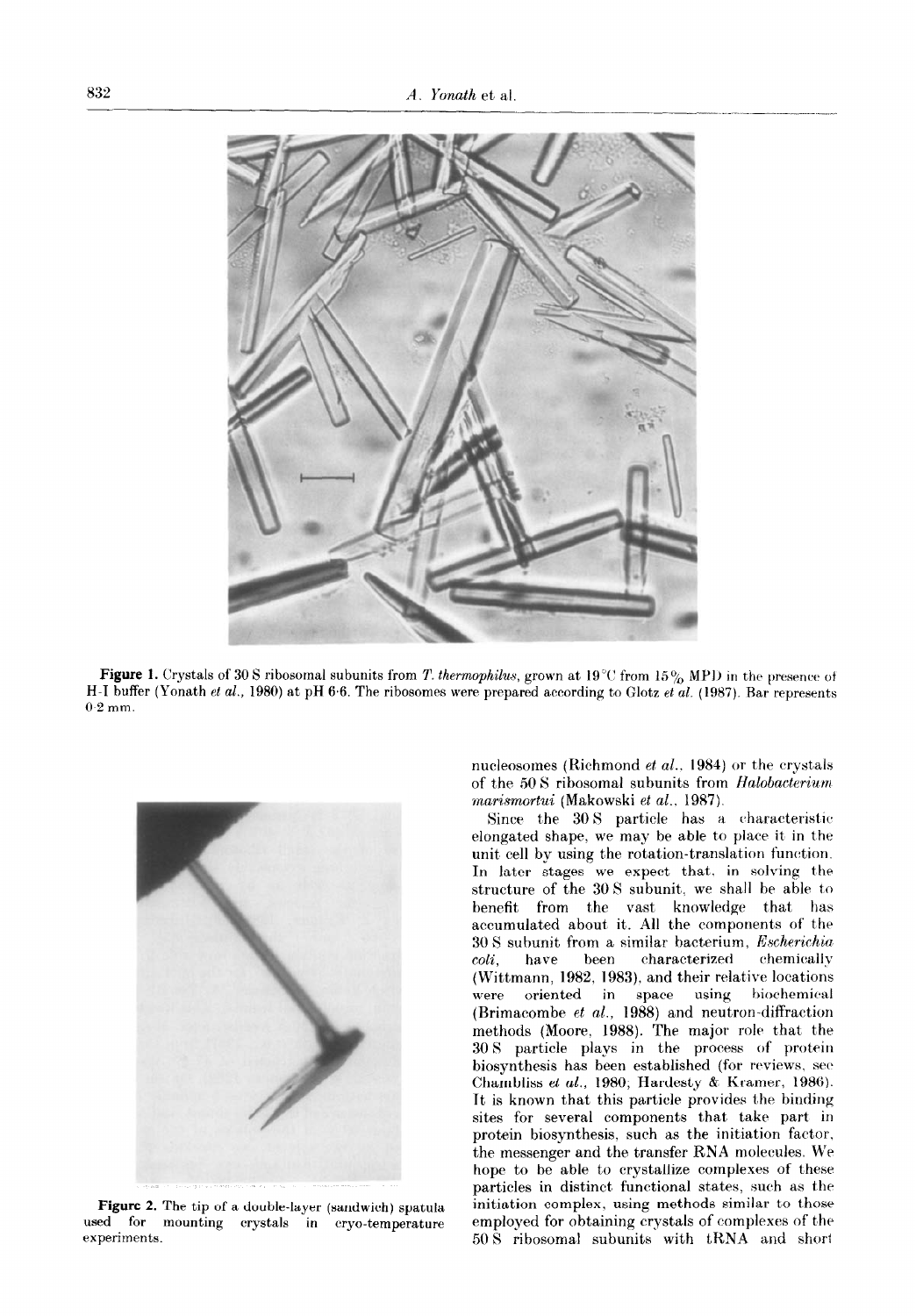

Figure 3. A 3° rotation photograph of a crystal similar to those shown in Fig. 1. The pattern was obtained at 90 K at Station Al/CHESS, operating at about 5.3 GeV and 30 to 60 mA. The crystal-to-film distance of 309 mm was partially filled with helium. Diameter of the collimator =  $0.3$  mm; wavelength =  $1.558$  Å.

segments of a nascent protein chain (Yonath & Wittmann, 1988; Gewitz et al., 1988). We may be able to use the bound components for the determination of phase information. Specifically, we plan to use tRNA molecules to which we shall bind heavy-atom clusters. Thus, we expect that in the near future we shall be able not only to elucidate the overall structure but also to locate on it specific functional sites.

We thank: Drs K. Moffat and W. Schildkamp for providing us with a synchrotron X-ray beam; Dr H. Hope for introducing us to cryogenic crystallography; Dr C. Kratky for developing the cooling procedure; Drs W. Jahn and S. Weinstein for producing the iridium cluster; Dr K. Amornjarusiri and MS K. Stegen for determining conditions for heavy-atom soaks; Drs Z. Berkovitch-Yellin and T. Faust for evaluating the films and J. Piefke, J. Miissig, B. Romberg and H. Danz for technical assistance. This work was supported by research grants from BMFT (MPBO 180), NIH (GM 34360) and Minerva. The article is based on part of a doctoral study by K. von B.. in the Faculty of Biology, University of Hamburg.

A. Yonath $1.2$ C. Glotz<sup>3</sup> H. S. Gewitz $3$ K. S. Bartels' K. von Böhlen<sup>2</sup> I. Makowski<sup>3</sup> H. G. Wittmann<sup>3</sup> 'Weizmann Institute, Rehovot, Israel

'Max Planck Research Unit for Structural Molecular Biology Hamburg, FRG

3Max Planck Institute for Molecular Genetics West Berlin

Received 18 April 1988

## References

- Arad, T., Piefke, J., Weinstein, S., Gewitz, H. S., Yonath, A. & Wittmann. H. G. (1987). Riochimie, 69, lOOl-1096.
- Brimacombe, R., Atmadja, J., Stige. W. &. Schuler, D. (1988). J. Mol. Biol. 199, 115-136.
- Chambliss, G., Craven, G. R., Davies, J., Davies, K., Kahan, L. & Nomura, M. (1980). Editors of Ribosomes: Structure, Function and Genetics, University Park Press, Baltimore, MD.
- Gewitz, H. S., Glotz, C., Piefke, J., Yonath, A. & Wittmann, H. G. (1988). Biochimie, 70, 645-648.
- Glotz, C., Miissig, J., Gewitz, H. S., Makowski, I., Arad, T., Yonath, A. & Wittmann, H. G. (1987). Biochem. Int. 15, 953-960.
- Hardesty, B. & Kramer, G. (1986). Editors of Structure, Function and Genetics of Ribosomes, Springer Verlag, Heidelberg and New York.
- Hogle, J. M. (1982). J. Mol. Biol. 160, 663-338.
- Hope, H. (1988). Acta Crystallogr. sect. B, 44, 22-26.
- Hope, H., Frolow, F., von Böhlen, K., Makowki, I.,